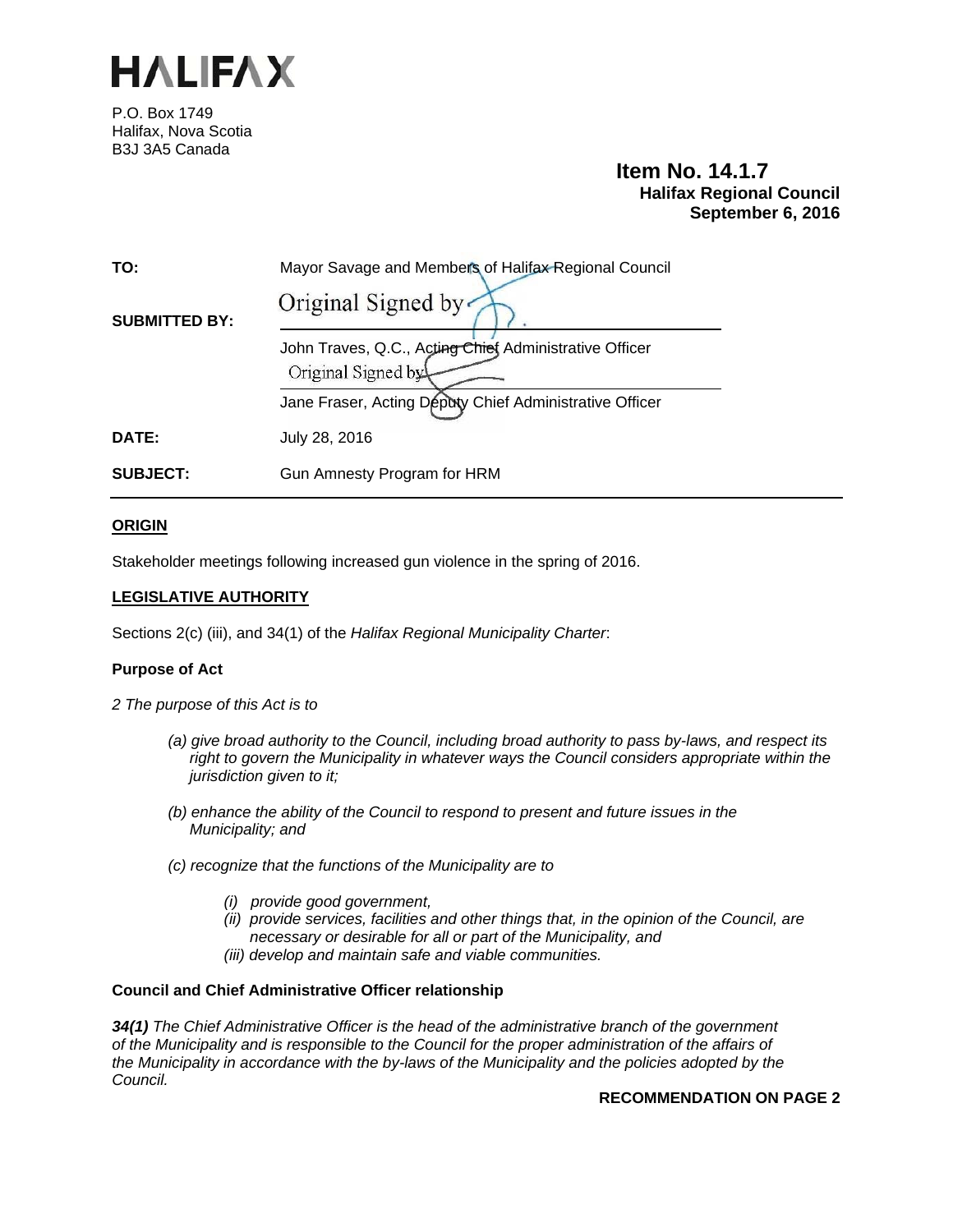## **HALIFAX REGIONAL MUNICIPALITY BY-LAW NUMBER U-100 RESPECTING USER CHARGES**

Sec. 4(1) Schedule 1 Halifax Transit User Charges

## **RECOMMENDATION**

It is recommended that Halifax Regional Council:

- 1. Endorse staff support and implementation of a Gun Amnesty Program for Halifax Regional Municipality;
- 2. Direct Halifax Transit to support the Gun Amnesty Program by contributing Fifty (50) single Transit Tickets for each firearm passed in to Halifax Regional Police or Halifax District RCMP.

## **BACKGROUND**

As the result of a spate of gun violence earlier this spring in HRM involving the deaths of four young men, a number of meetings were held to determine what steps could be taken to stop or mitigate the immediate violence and potentially impact the decrease of violence in the future. These meetings included a number of stakeholders including the Mayor, the Minister of Justice, the HRM Acting Chief Administrative Officer, police leaders of both HRP and Halifax District RCMP, clergy and members of the general public. One of the suggestions from the community was that a Gun Amnesty Program be put in place for HRM, similar to the 2009 "Pixels for Pistols" program. The Gun Amnesty Program would be active for approximately two weeks and provide citizens the opportunity to turn over any firearms and/or ammunition to the police without the fear of being charged for possession of an unrestricted, restricted or prohibited firearm. However, any firearm received would be checked by the police and further investigated if it were found to be implicated in any kind of prior criminal activity.

## **DISCUSSION**

There are data that suggest that Gun Amnesty Programs do not directly decrease violence. However, there are several advantages to running such a program:

- Any firearm that is turned over to the police is a firearm that cannot be stolen and used in the commission of an offense;
- A gun amnesty provides an opportunity to raise awareness about safety issues;
- This type of program provides an opportunity to contribute to overall safety as firearms sometimes get in the hands of untrained individuals or children;
- Support for this program demonstrates responsiveness to the community and assists with keeping community stakeholders engaged when looking for other opportunities to increase public safety.

At the outset of discussions, a retailer indicated their willingness to sponsor a gun amnesty program in the amount of \$5,000 worth of gift certificates. However, due to the timing of the program, the retailer subsequently indicated they were unable to proceed due to other demands on their budget for community sponsorships. Given the loss of this potential sponsorship, Halifax Transit has agreed to provide bus tickets as an incentive for the amnesty program. The proposed dates to run the program are from September 12, to September 23, 2016. This does not preclude HRM from soliciting the participation of another interested sponsor.